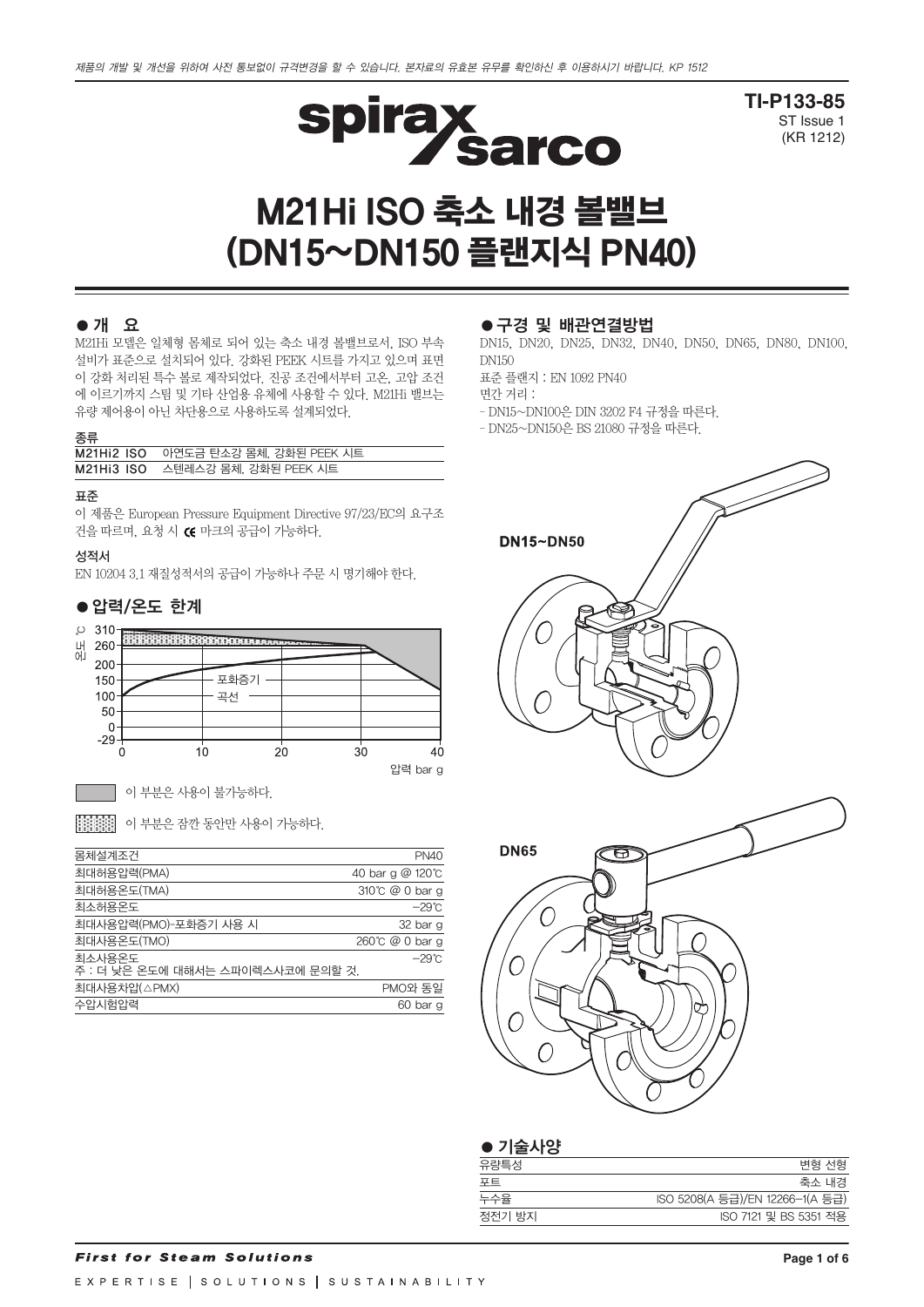

| 번호              | 부품명               |                   | 재질                       |                           |
|-----------------|-------------------|-------------------|--------------------------|---------------------------|
|                 |                   | M21Hi2 ISO        | Zinc plated carbon steel | ASTM A216 WCB             |
|                 | Body              | M21Hi3 ISO        | Stainless steel          | ASTM A351 CF8M            |
| 2               | Insert            | <b>M21Hi2 ISO</b> | Zinc plated carbon steel | <b>SAE 1040</b>           |
|                 |                   | M21Hi3 ISO        | Stainless steel          | <b>AISI 316</b>           |
| 3               | Ball              |                   | Stainless steel          | AISI 316 hardened surface |
| 4               | <b>Stem</b>       |                   | Stainless steel          | AISI 316 / AISI 420       |
| 5               | Seats             |                   | <b>PEEK</b>              | Reinforced                |
| 6               | Insert gasket     |                   | Graphite                 |                           |
|                 | Seat 'O' ring     |                   | <b>EPDM</b>              | Geothermal                |
| 8               | Stem seals        |                   | Graphite                 |                           |
| 9               | Stem seals        |                   | <b>PEEK</b>              | Reinforced                |
| 10 <sup>1</sup> | Stem seals        |                   | Stainless steel          | <b>AISI 304</b>           |
| 13              | Separator         |                   | Zinc plated carbon steel | SAE 1010                  |
| 14              | Belleville washer |                   | Stainless steel          | <b>AISI 301</b>           |
| 15              | Gland nut         |                   | Zinc plated carbon steel | SAE 1010 / SAE 12L14      |
| 16              | Upper stem nut    |                   | Zinc plated carbon steel | SAE 1010 / SAE 12L14      |
| 17              | Locking plate     |                   | Stainless steel          | <b>AISI 304</b>           |
| 18              | Name-plate        |                   | Stainless steel          | <b>AISI 430</b>           |
| 20              | Lever             |                   | Zinc plated carbon steel | SAE 1010                  |
| 21              | Grip              |                   | Vinyl                    |                           |
| 25              | Stop screw        |                   | Zinc plated carbon steel | <b>SAE 12L14</b>          |
| 26              | Split lock washer |                   | Stainless steel          | <b>AISI 304</b>           |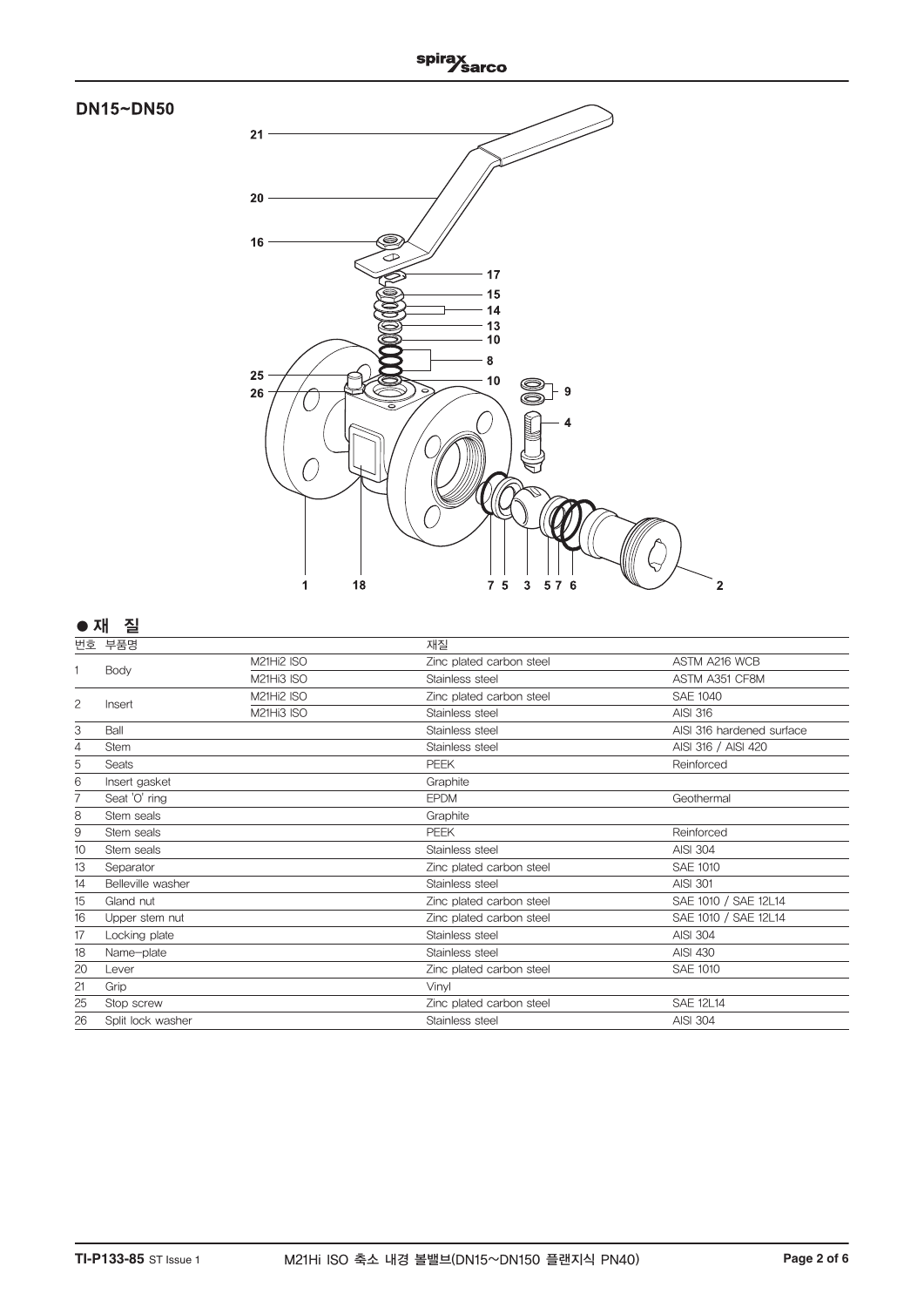



## **● 재 질**

| -  |                           |                   |                          |                           |
|----|---------------------------|-------------------|--------------------------|---------------------------|
|    | 번호 부품명                    |                   | 재질                       |                           |
|    |                           | M21Hi2 ISO        | Zinc plated carbon steel | ASTM A216 WCB             |
|    | Body                      | M21Hi3 ISO        | Stainless steel          | ASTM A351 CF8M            |
|    |                           | M21Hi2 ISO        | Zinc plated carbon steel | <b>SAE 1040</b>           |
| 2  | Insert                    | M21Hi3 ISO        | Stainless steel          | <b>AISI 316</b>           |
| 3  | Ball                      |                   | Stainless steel          | AISI 316 hardened surface |
| 4  | <b>Stem</b>               |                   | Stainless steel          | AISI 316 / AISI 420       |
| 5  | <b>Seats</b>              |                   | <b>PEEK</b>              | Reinforced                |
| 6  | Insert gasket             |                   | Graphite                 |                           |
| 7  | Seat 'O' ring             |                   | <b>EPDM</b>              | Geothermal                |
| 8  | Stem seal                 |                   | <b>EPDM</b>              | Geothermal                |
| 11 | Lower stem seal           |                   | <b>PEEK</b>              | Reinforced                |
| 12 | Upper stem packing        |                   | Graphite                 |                           |
| 13 | Separator                 |                   | Zinc plated carbon steel | <b>SAE 1010</b>           |
| 14 | Belleville washer         |                   | Stainless steel          | <b>AISI 301</b>           |
| 15 | Gland nut                 |                   | Zinc plated carbon steel | SAE 1010 / SAE 12L14      |
| 17 | Locking plate             |                   | Stainless steel          | <b>AISI 304</b>           |
| 18 | Name-plate                |                   | Stainless steel          | <b>AISI 430</b>           |
| 19 | Stop plate with indicator | DN65 only         | Zinc plated carbon steel | <b>SAE 1010</b>           |
| 20 | Lever                     |                   | Zinc plated carbon steel | <b>SAE 1010</b>           |
| 21 | Grip                      |                   | Vinvl                    |                           |
| 22 | Adaptor                   | DN65 only         | Zinc plated SG iron      |                           |
| 23 | Adaptor plate             | DN65 only         | Zinc plated carbon steel | <b>SAE 1010</b>           |
| 24 | Adaptor with indicator    | $DN80 \sim DN150$ | Zinc plated SG iron      |                           |
| 25 | Stop screw                | $DN80 \sim DN150$ | Zinc plated carbon steel | <b>SAE 12L14</b>          |
| 27 | Adaptor screw             |                   | Zinc plated carbon steel | Grade 5                   |
| 28 | Stop screw                | $DN80 \sim DN150$ | Carbon steel             |                           |
| 29 | Adaptor hex, nut          | $DN80 \sim DN150$ | Zinc plated carbon steel |                           |
| 31 | Antistatic device ball    |                   | Stainless steel          | <b>AISI 302</b>           |
| 32 | Antistatic device spring  |                   | Stainless steel          | <b>AISI 301</b>           |
|    |                           |                   |                          |                           |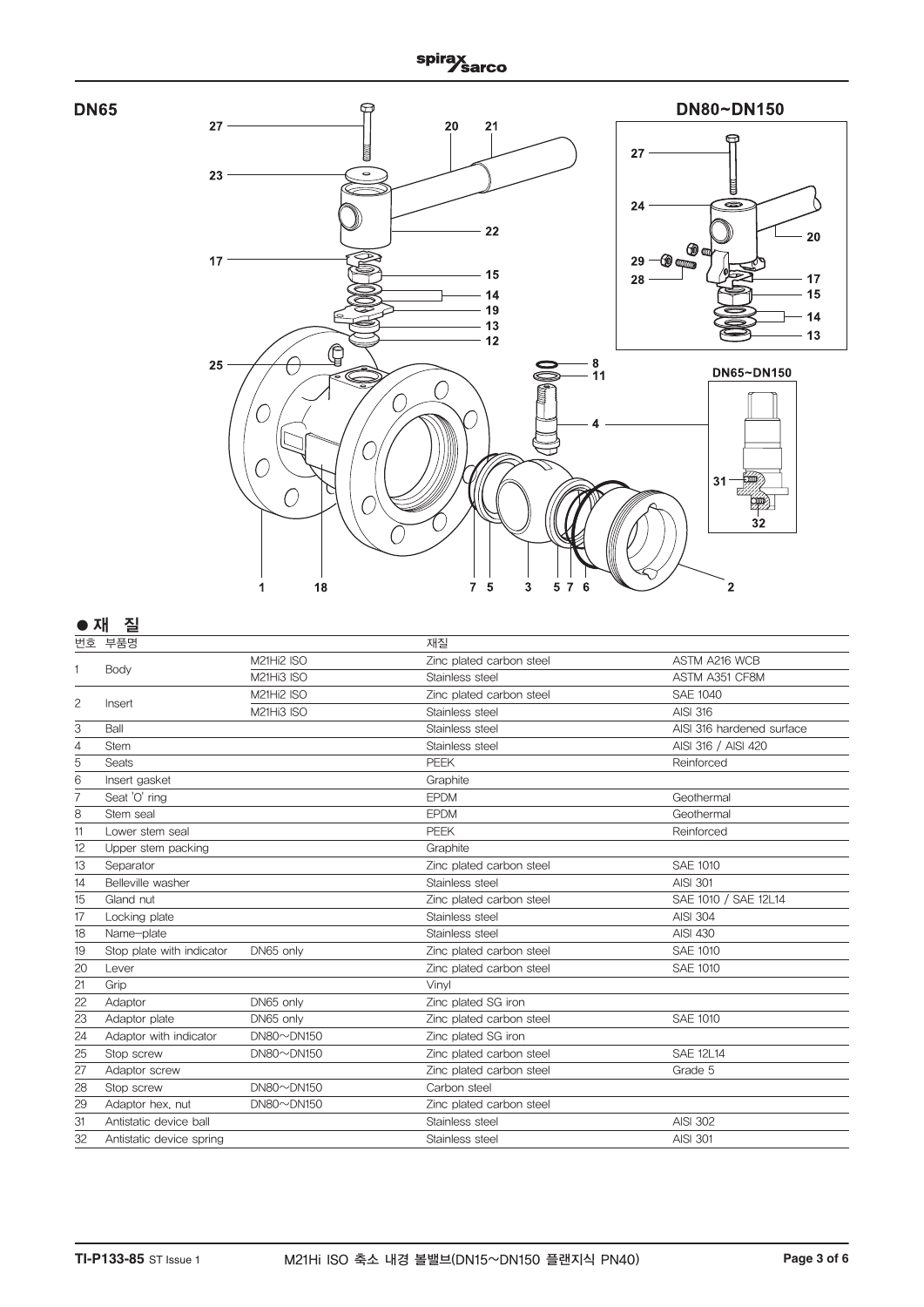## $\bullet$  치수(mm) 및 무게(kg)

#### PN40 DIN 3202 F4 플랜지식

| 구경           | А   | в  | С   | D   | E   | F  | 무게   |
|--------------|-----|----|-----|-----|-----|----|------|
| <b>DN15</b>  | 115 | 57 | 162 | 95  | 95  | 13 | 2.5  |
| <b>DN20</b>  | 120 | 60 | 162 | 105 | 95  | 13 | 3.2  |
| <b>DN25</b>  | 125 | 62 | 162 | 115 | 101 | 19 | 4.0  |
| <b>DN32</b>  | 130 | 65 | 182 | 140 | 106 | 25 | 5.5  |
| <b>DN40</b>  | 140 | 70 | 186 | 150 | 118 | 30 | 6.9  |
| <b>DN50</b>  | 150 | 75 | 186 | 165 | 123 | 37 | 9.3  |
| <b>DN65</b>  | 170 | 79 | 278 | 185 | 144 | 50 | 13.4 |
| <b>DN80</b>  | 180 | 91 | 417 | 200 | 157 | 57 | 17.7 |
| <b>DN100</b> | 190 | 98 | 517 | 235 | 172 | 75 | 25.0 |
| <b>DN150</b> |     |    |     |     |     |    |      |
|              |     |    |     |     |     |    |      |

PN40 BS 2080 플랜지식 구경 A B C D E F 무게 DN15 - - - - - - - -DN20 - - - - - - - -**DN25** 165 62 162 115 101 19 4.2<br>**DN32** 178 65 182 140 106 25 5.9 DN32 178 65 182 140 106 25 5.9 00 190 70 186 150 118 30 7.4<br>00 216 75 186 165 123 37 10.2 001 216 75 186 165 123 37 10.2<br>001 241 79 278 185 144 50 14.9 DN65 241 79 278 185 144 50 14.9 DN80 283 91 417 200 157 57 20.2 DN100 305 98 517 235 172 75 29.4 DN150 403 130 700 300 205 100 56.9





## $\triangle$ Kv $\mathbb{Z}^{\frac{1}{2}}$

|    | $\bullet$ inview |  |  |  |  |                   |  |          |            |  |
|----|------------------|--|--|--|--|-------------------|--|----------|------------|--|
| 구경 |                  |  |  |  |  |                   |  | o٢<br>οu | <b>UIL</b> |  |
| Kv |                  |  |  |  |  | $U_{\mathcal{L}}$ |  |          |            |  |
|    |                  |  |  |  |  |                   |  |          |            |  |

 $C_v(UK)=K_v\times 0.963$   $C_v(US)=K_v\times 1.156$ 

#### $\bullet$  사용토크(N m)

| __  |  |  |  |                                                                                          |  |  |
|-----|--|--|--|------------------------------------------------------------------------------------------|--|--|
| 구경  |  |  |  |                                                                                          |  |  |
| N m |  |  |  |                                                                                          |  |  |
|     |  |  |  | 주 : 제시된 토크 수치는 자주 작동하는 볼밸브의 최대사용압력을 기준으로 한 값이다. 장기간 정지되어 있어야 하는 밸브는 이 값보다 더 큰 토크값이 필요하다. |  |  |

●안전정보, 설치 및 정비 지침

상세한 사항은 제품과 함께 공급되는 '설치 및 정비 지침서'를 참조한다.

## ●주문방법

| ------  |       |                                                                               |
|---------|-------|-------------------------------------------------------------------------------|
| Specify |       | : plated carbon steel<br>$\overline{\phantom{0}}$<br>$\sqrt{2}$<br>- -<br>$-$ |
|         | 몸체 재질 | } = Stainless steel                                                           |

예 : 1 off Spirax Sarco DN50 M21Hi2 ISO ball valve having flanged EN 1092 PN40 connections. Face-to-face according to BS 2080.

## ● 선택사양

– 자가 벤트 볼

– 밸브의 완전 보온에 가능한 확장형 스템 : 50 mm(2″) DN15~DN50, 100 mm(4″) DN15~DN150.

– 잠금 가능한 핸들

– 잠금 가능한 핸들이 있는 100 mm 확장형 스템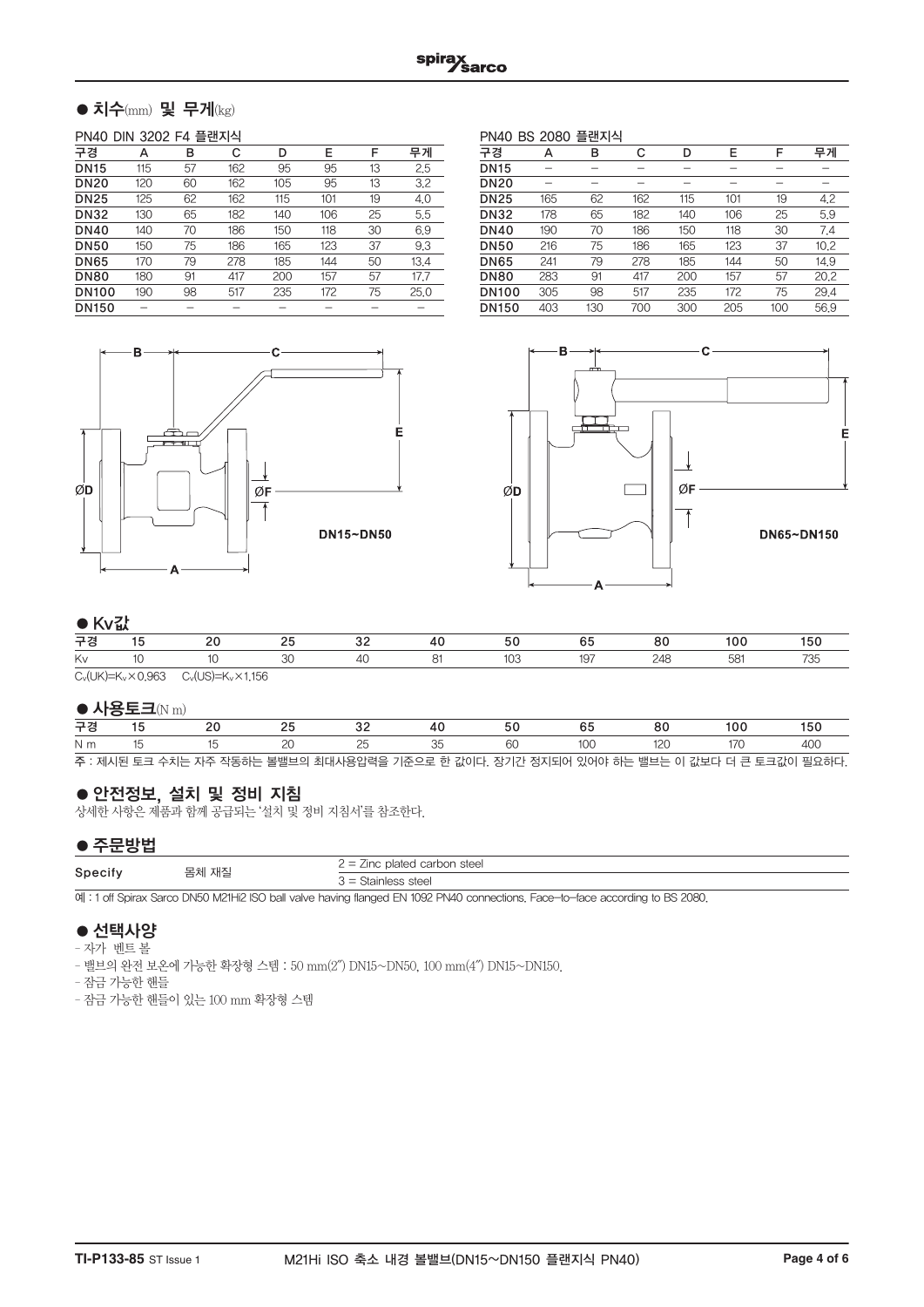## ● DN15~DN50 정비부품

공급 가능한 정비부품은 굵은 실선으로 표시되어 있으며, 점선으로 표시된 부분은 정비부품으로 제공되지 않는다.

### 공급 가능한 정비부품

|  | Seats insert gasket seat 'O' rings and stem seals |  |
|--|---------------------------------------------------|--|

 $\overline{5, 6, 7, 8, 9, 10}$ 

#### 정비부품 주문방법

항상 '공급 가능한 정비부품'표에 있는 명칭을 사용하여 주문한다. 주문 시 볼밸브의 사이즈와 종류를 명기한다.

예 : 1 set of seats, insert gasket, seat 'O' rings and stem seals for a Spirax Sarco DN50 flanged PN40 M21Hi2 ball valve.